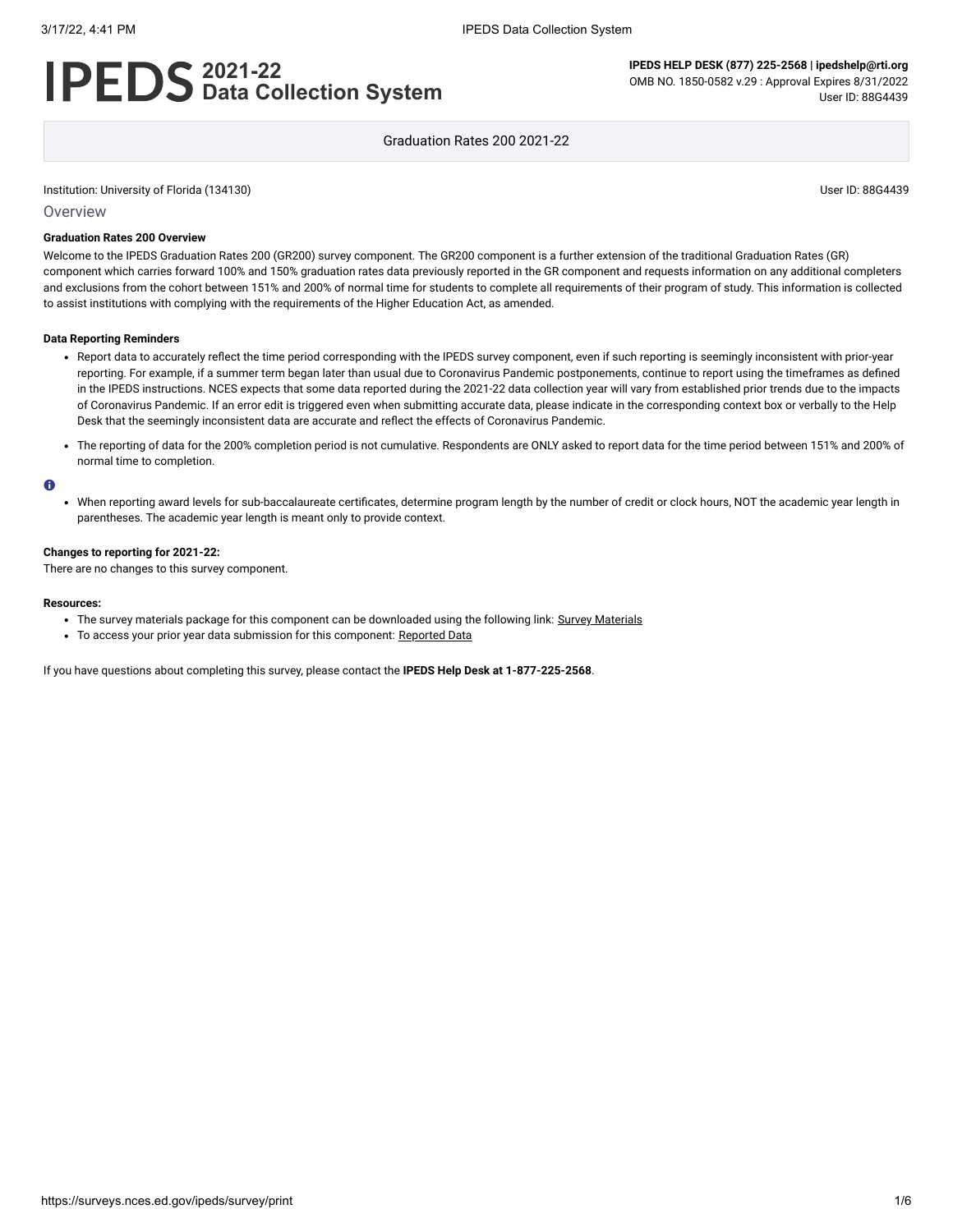# Institution: University of Florida (134130) User ID: 88G4439 Screening Question

| Your institution reported to the GR survey component as having the following number of students who did not complete, | 53 |
|-----------------------------------------------------------------------------------------------------------------------|----|
| but were still enrolled at your institution:                                                                          |    |

## **Do you have students to report who, 1) received an award between 151% and 200% of the normal time to complete OR are still enrolled as of 200% of normal time?**

O No

Yes $\odot$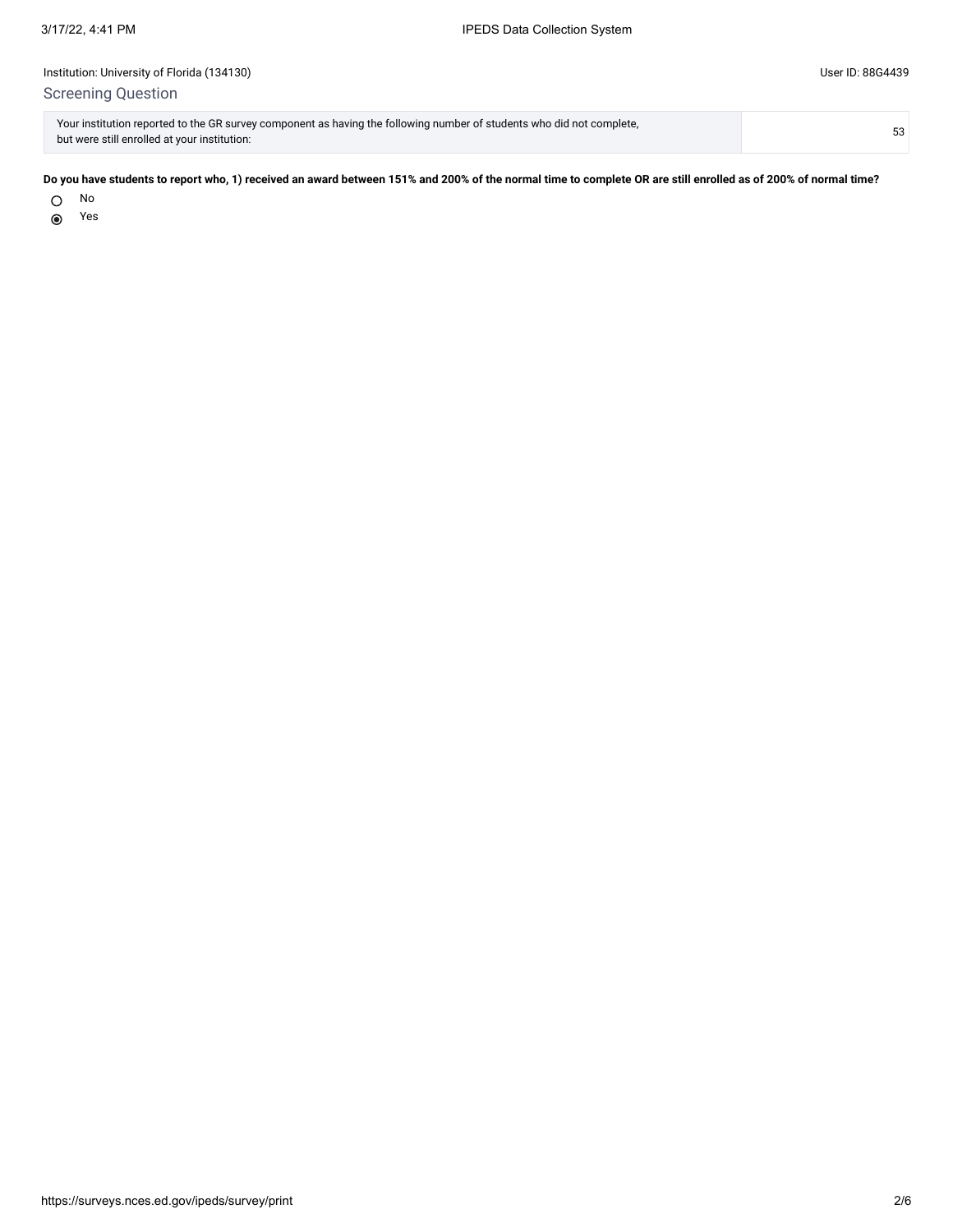#### Institution: University of Florida (134130) User ID: 88G4439

## Completers within 200%

# **For 4-year institutions, report on the 2013 [cohort](javascript:openglossary(119)) of [full-time,](javascript:openglossary(259)) [first-time](javascript:openglossary(241)) [bachelor's or equivalent degree-seeking](javascript:openglossary(79)) students.**

Information for this cohort was originally reported by your institution in the 2019-20 IPEDS Graduation Rates survey component. The data on lines 1-5 are preloaded based on the information provided.

|                |                                                                                                                       |       | <b>Graduation rates</b> |
|----------------|-----------------------------------------------------------------------------------------------------------------------|-------|-------------------------|
|                | Revised cohort                                                                                                        | 6,261 |                         |
| $\overline{2}$ | Exclusions within 150%                                                                                                |       |                         |
| 3              | Adjusted cohort 150%                                                                                                  | 6,260 |                         |
| 4              | Number of students in the cohort who completed a bachelor's degree within 100% of normal time to completion           | 4,176 | 67                      |
| 5              | Number of students in the cohort who completed a bachelor's degree within 150% of normal time to completion           | 5,536 | 88                      |
| 6              | Additional exclusions (between 151% and 200% of normal time)                                                          | 0     |                         |
| $\overline{7}$ | Adjusted cohort 200% (line 3 - line 6)                                                                                | 6,260 |                         |
| 8              | Number of students in the cohort who completed a bachelor's degree between 151% and 200% of normal time to completion | 58    |                         |
| 9              | Still enrolled as of 200% of normal time to completion                                                                | 15    |                         |
| 10             | Total completers within 200% of normal time (line 5 + line 8)                                                         | 5,594 | 89                      |

You may use the box below to provide additional context for the data you have reported above. Context notes will be posted on the College Navigator website. Therefore, you should write all context notes using proper grammar (e.g., complete sentences with punctuation) and common language that can be easily understood by students and parents (e.g., spell out acronyms).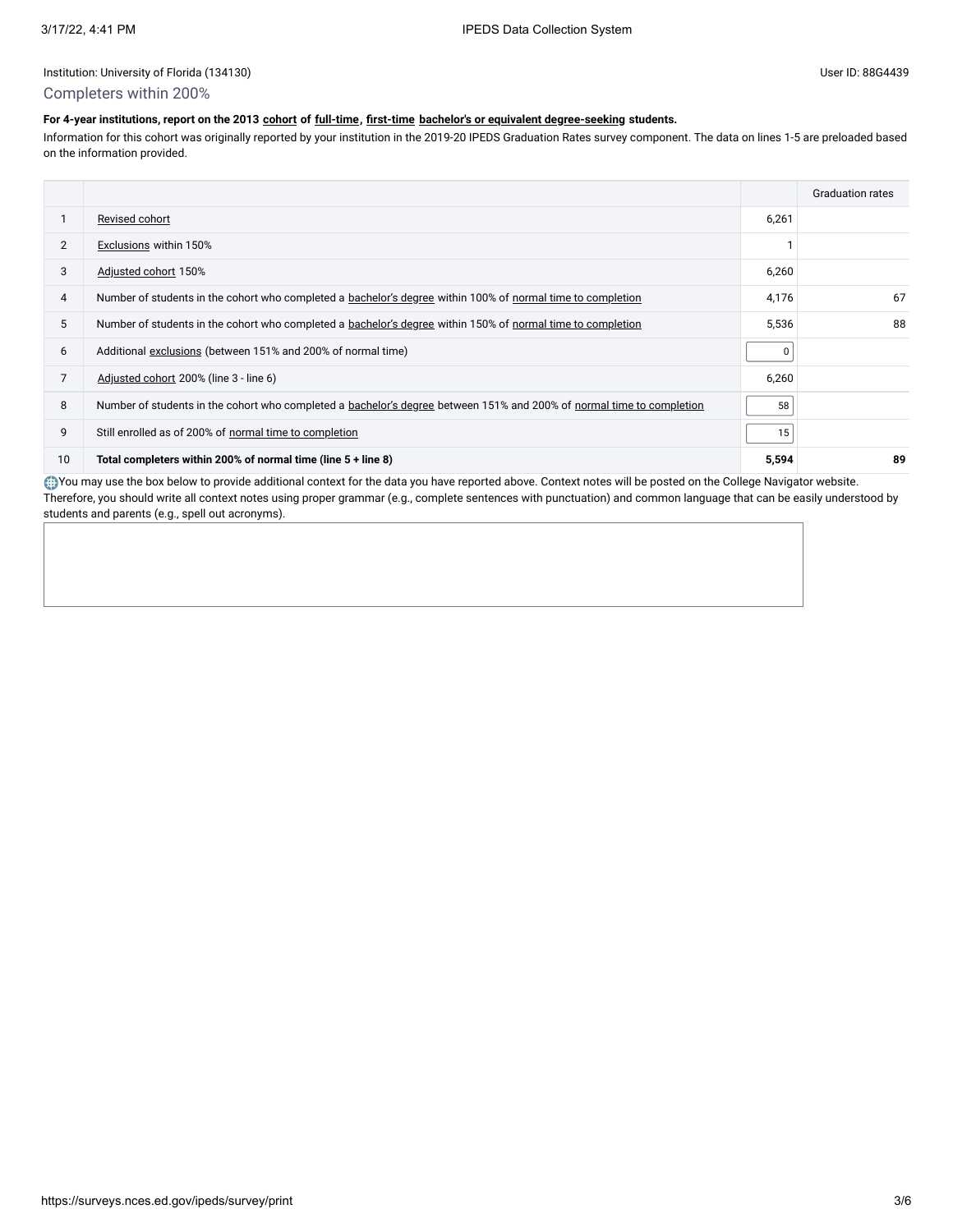# Institution: University of Florida (134130) User ID: 88G4439

# Prepared by

## **Prepared by**

Reporting Reminders:

- The name of the preparer is being collected so that we can follow up with the appropriate person in the event that there are questions concerning the data.
- The Keyholder will be copied on all email correspondence to other preparers.
- The time it took to prepare this component is being collected so that we can continue to improve our estimate of the reporting burden associated with IPEDS.
- Please include in your estimate the time it took for you to review instructions, query and search data sources, complete and review the component, and submit the data through the Data Collection System.
- Thank you for your assistance.

| This survey component was prepared by: |                                |  |                          |           |                   |
|----------------------------------------|--------------------------------|--|--------------------------|-----------|-------------------|
|                                        | Keyholder                      |  | <b>SFA Contact</b>       |           | <b>HR Contact</b> |
|                                        | <b>Finance Contact</b>         |  | Academic Library Contact | $\bullet$ | Other             |
| Name:   Melvin Tanner                  |                                |  |                          |           |                   |
|                                        | Email:   melvinjtanner@ufl.edu |  |                          |           |                   |

How many staff from your institution only were involved in the data collection and reporting process of this survey component?

6.00 Number of Staff (including yourself)

How many hours did you and others from your institution only spend on each of the steps below when responding to this survey component? Exclude the hours spent collecting data for state and other reporting purposes.

| Staff member  | <b>Collecting Data Needed</b> | Revising Data to Match<br><b>IPEDS Requirements</b> | <b>Entering Data</b> | Revising and Locking Data |  |
|---------------|-------------------------------|-----------------------------------------------------|----------------------|---------------------------|--|
| Your office   | 4.00<br>hours                 | .00<br>hours                                        | 00.1<br>hours        | 2.00<br>hours             |  |
| Other offices | 2.00<br>hours                 | hours                                               | hours                | hours                     |  |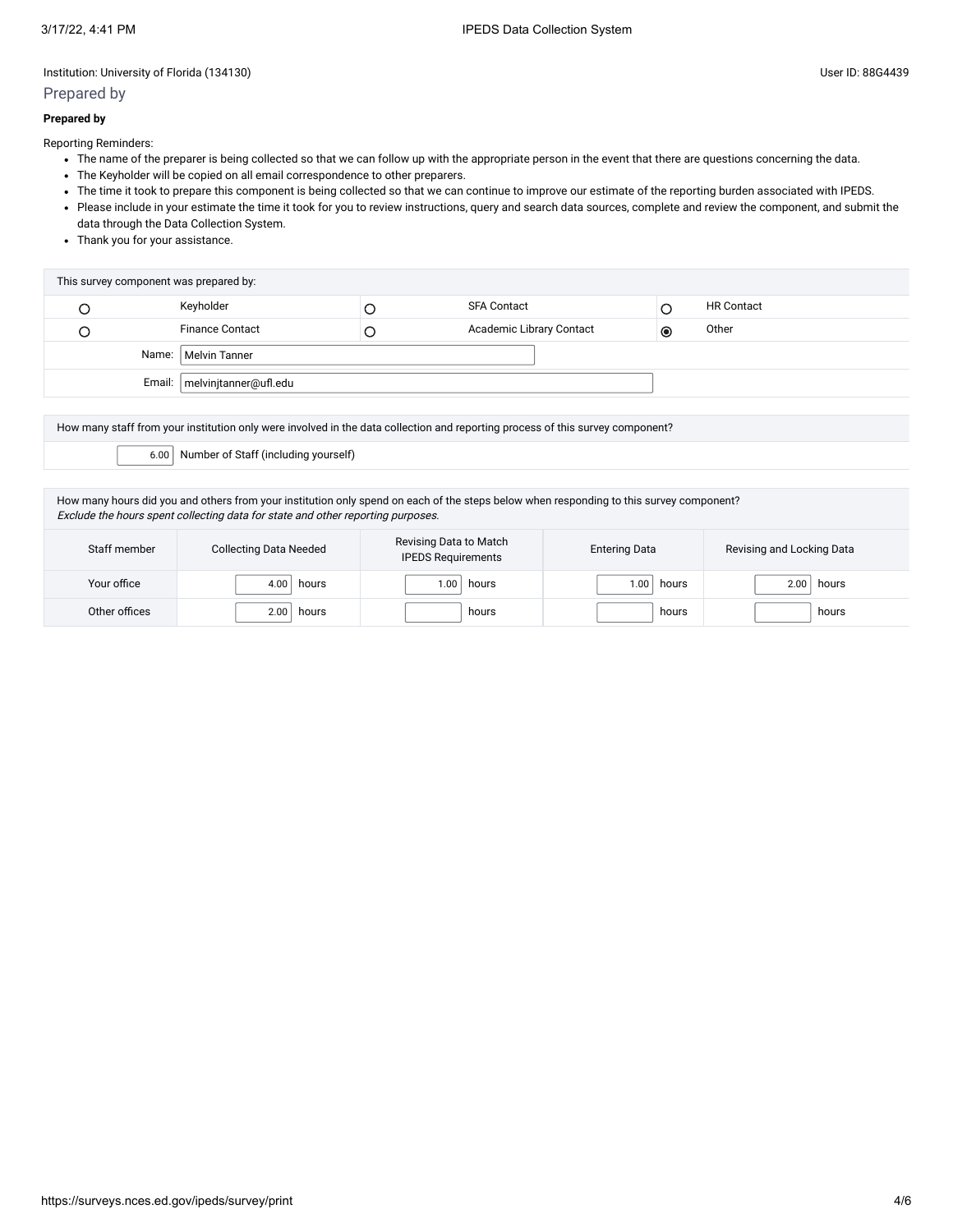# Summary

## **2021 IPEDS Graduation Rate 200% Component Data Summary**

IPEDS collects important information regarding your institution. All data reported in IPEDS survey components become available in the IPEDS Data Center and appear as aggregated data in various Department of Education reports. Additionally, some of the reported data appears specifically for your institution through the College Navigator website and is included in your institution's Data Feedback Report (DFR). The purpose of this summary is to provide you an opportunity to view some of the data that, when accepted through the IPEDS quality control process, will appear on the College Navigator website and/or your DFR. College Navigator is updated approximately three months after the data collection period closes and Data Feedback Reports will be available through the Data [Center](https://nces.ed.gov/ipeds/use-the-data) and sent to your institution's CEO in November 2021.

Please review your data for accuracy. If you have questions about the data displayed below after reviewing the data reported on the survey screens, please contact the IPEDS Help Desk at: 1-877-225-2568 or [ipedshelp@rti.org.](mailto:ipedshelp@rti.org)

| <b>Bachelor's degree graduation rates</b><br>within 4 years, 6 years, and 8 years - Cohort year 2013 |     |  |  |
|------------------------------------------------------------------------------------------------------|-----|--|--|
| 4-year graduation rate                                                                               | 67% |  |  |
| 6-year graduation rate                                                                               | 88% |  |  |
| 8-year graduation rate                                                                               | 89% |  |  |